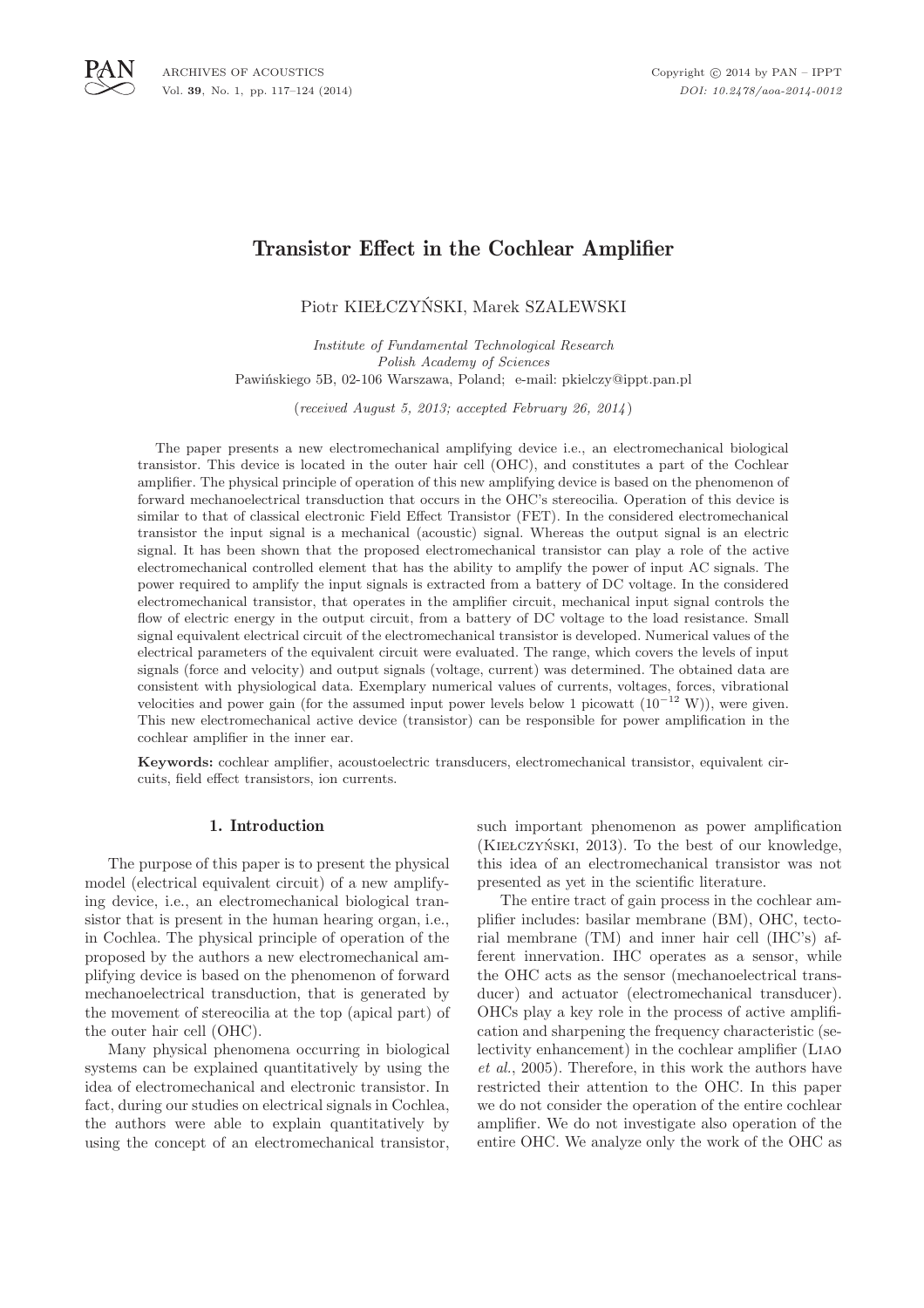a mechanoelectrical transducer. We examine only phenomenon of power amplification occurring in the electromechanical transistor being a part of the OHC. We do not consider either the phenomenon of frequency selectivity enhancement, which also occurs in the OHC, or the piezoelectric effect (electromotility).

OHC stereocilia form the mechanical input circuit of the electromechanical transistor. The electric output circuit of the electromechanical transistor amplifier are not neurons (afferent nerves) in the OHC, but is the non-linear OHC transmembrane capacitance consisting of fixed charges located on the opposite sides of the cell membrane. The electric current of  $K^+$  ions, that is generated by the movement of OHC sterocilia and flowing in the output circuit, is sensitive to the input mechanical signal changes (i.e., velocity and/or force on OHC's stereocilia).

Electrical signal amplified by the electromechanical transistor is employed as the pumping signal in the parametric OHC amplifier, in which the nonlinear capacitance plays a key role (Kiełczyński, 2013). The role of the OHC-parametric amplifier is to sharpen the frequency characteristic (increase in selectivity). Subsequently, the electrical signal with enhanced power and sharpened frequency characteristic transforms to the mechanical side (domain), where it performs useful work on TM. In a further step, TM transfers mechanical energy to the IHC (through its stereocilia). IHC receives the amplified mechanical signal and converts it into an electrical signal, which finally stimulates the neurons (afferent nerve endings).

The amplifying elements are characterized by their ability to amplify signal power (Shockley, 1956). The principle of power gain relies on the use a low power to control the flow of high power, from the source of the power to the load, where the power is dissipated performing useful work (Shockley, 1962).

Device for controlling the flow of electrical energy from the source of potential energy to the load is called a transistor. It plays also a role of the controlled valve, and consequently a role of the controlled time-varying resistor (GOLDE, 1974). In a classical electronic amplifier, electrical input signal acting in the input circuit of the transistor, controls the amount of electrical energy flowing from a DC battery to the load resistance in the output circuit.

Amplifier, in which one type of energy (i.e., mechanical energy) controls the flow of the second kind of energy (i.e., electrical energy) is called electromechanical amplifier. A characteristic feature of an electromechanical amplifier is the presence of moving parts. In the considered in this article electromechanical transistor, stereocilia are moving parts, which deflection controls the flow of ionic channel currents in the structure of outer hair cells (OHCs) in Cochlea. Stereocilia are part of each single OHC and are located on its top. As we will see later, electromechanical biological tran-

sistor operates on a principle similar to the principle of operation of unipolar field effect transistor (FET).

In order the effect of power amplification occurs: three elements are necessary:

- 1. A source of potential energy;
- 2. A device (active controlled element, i.e., transistor) for controlling the flow of energy from a power source to the load;
- 3. An active controlled element should have the input and output circuits. Input signal is applied to the input control circuit. Output signal is connected to the controlled output circuit.

In proposed by the authors electromechanical amplifying device (i.e., electromechanical transistor), input circuit is a mechanical circuit. The input signal is the velocity and/or force on the stereocilia. Deviation of stereocilia causes modulation of the ion channel current of potassium ions  $K^+$  flowing in the structure of an outer hair cell (OHC). In this way, alternating channel current (AC) produces an alternating voltage (AC) in the output circuit across the load resistance. The output circuit is a closed electrical circuit. The output signal is the voltage and/or current signal.

An active controlled element (i.e., electromechanical transistor) can be regarded as a variable in time channel resistance  $R(t)$  that is controlled by the mechanical input signal. This new device can play a very important role in the cochlear amplifier, providing the power required to amplify the power of input acoustic signals. Thus, the electromechanical biological transistor powers the cochlear amplifier in the inner ear (Kiełczyński, 2013). The idea of this new amplifying device can be also helpful in explanation of the "cochlear microphonics" effect generated by the organ of Corti.

The developed up to date models of the Cochlear amplifier were presented in numerous papers (GOLD, 1948; Davis, 1983; Eguiluz *et al.*, 2000; Cohen, Furst, 2004; Ramamoorthy, Deo, 2007; Keener, SNEYD, 2009; ASHMORE *et al.*, 2010). The proposed models are phenomenological models, rather than physical ones. It should be noted that in these works the power amplification effect of the input signal has not been considered.

Presented in this paper electromechanical transistor is only a part of the Cochlear amplifier. Transistor amplifier provides power (generates a pump signal) to the OHC parametric amplifier. Transistor amplifier alone does not provide either tuning or selectivity. On the other hand, parametric amplifier based on nonlinear OHC capacitance described in the previous work (Kiełczyński, 2013) provides necessary tuning and selectivity.

In this paper a small signal equivalent circuit of the electromechanical transistor for AC signals is given. The numerical values of equivalent circuit elements were determined.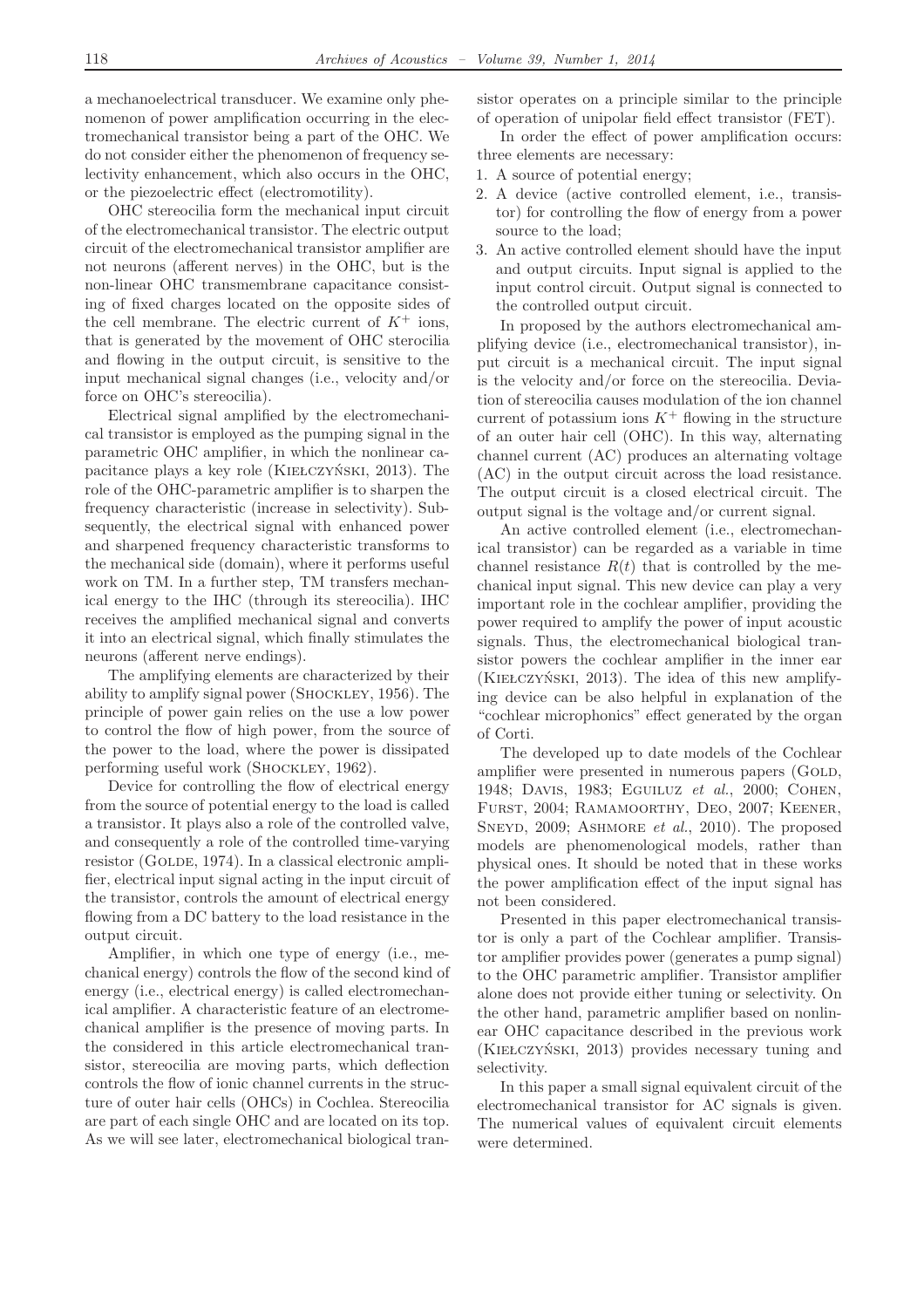In this work, the orders of magnitude for the mechanical quantities (force and velocity) and electrical quantities (voltage and current), in the considered electro-mechanical transistor are given. Estimated are levels of mechanical input power and electrical output power for a number of driving levels of input acoustic signal.

Similarly like in the classical electronic transistor amplifier, also in the proposed by the authors electromechanical transistor amplifier, energy is extracted from a DC voltage source. This DC source reflects the electrochemical potential energy between the endolymph and perilymph. Mechanical signal in the input circuit controls continuously the power flow in the output circuit, from a DC battery to the load resistance. Considered electromechanical transistor is a transducer that allows active conversion of electrical energy stored in the source of DC constant voltage.

Considered in this work electromechanical transistor is an amplifying device which is characterized by a lack of reverse interaction of the output electric circuit on the input mechanical circuit. This is a feature desirable for amplifying devices.

Plan of the article is as follows. Section 2 introduces the concept of Electromechanical Controlled Element (EMCE), which is very helpful in understanding the principles of operation of the proposed electromechanical transistor. Section 3 presents the physical model of the device. Section 4 shows the small-signal electrical equivalent circuit of the electromechanical transistor. Section 5 describes the power gain of the electromechanical transistor. Section 6 contains the conclusions.

### 2. Electromechanical controlled element

Introducing the idea of an electromechanical controlled element (EMCE) is very helpful in understanding the physical foundations of the operation of the electromechanical biological transistor, proposed by the authors. In this element the flow of electric power in the output circuit is controlled by the mechanical energy changes in the input circuit.

Electromechanical controlled element can be regarded as a variable resistance (or conductance) controlled continuously by the input signal, i.e., one can denote EMCE  $\equiv R(t)$ . The mechanical input signal (force and/or velocity) controls the electric charge flowing through the amplifying element (i.e., electromechanical transistor), and consequently producing the appropriately amplified output signal (voltage and/or current) on the load resistance in the output circuit.

To explain the operation of the EMCE, let us consider the electrical circuits in Figs. 1 and 2. To cause an alternating current flow through the load resistor  $R_L$  in Fig. 1, one should apply an AC voltage source, see the circuit in Fig. 1.



Fig. 1. Circuit including an AC sinusoidal voltage source  $U_m \sin \omega t$  along with a DC voltage source  $E_1$ , which are used to produce an AC voltage across the resistance  $R_L$ .



Fig. 2. Diagram of the circuit that includes the EMCE (i.e., a variable in time resistance  $R(t)$ ), which is equivalent (with respect to the signals occurring at the resistance  $R_L$ ) to the circuit with an AC voltage source from Fig. 1. The value of the resistance  $R(t)$  is controlled mechanically by the input force and/or velocity signal.

Current  $I_1(t)$  flowing through the resistor  $R_L$  in Fig. 1 is:  $I_1(t) = (E_1 + U_m \cdot \sin \omega t)/R_L$ . The same value of the electric alternating current (AC) in the resistor  $R_L$  also can be realized in a different way, without the use of a source of alternating voltage (AC). To this end, it suffices to replace the AC voltage source  $(U_m \sin \omega t + E_1)$  via serial connection of another DC voltage source  $E_2$  with the EMCE, see Fig. 2. Changes of current in the circuit of Fig. 2 are caused by operation of the EMCE that is  $R(t)$ . AC current  $I_2(t)$  flowing through the resistance  $R_L$  in Fig. 2 is:  $I_2(t) = E_2 / (R_L + R(t))$ . The EMCE resistance varies according to a new function of time. It can be determined from the condition of equivalence of the circuits in Figs. 1 and 2 in respect to electrical waveforms occurring across the resistor  $R_L$ . Namely, from the condition  $I_1(t) = I_2(t)$ , we obtain:

$$
R(t) = R_L \cdot \left(\frac{E_2}{U_m \sin \omega t + E_1} - 1\right). \tag{1}
$$

Since generally, the condition  $U_m \ll E_1$  is fulfilled, therefore Eq. (1) can be written as:  $R(t)$  =  $R_L \cdot \{E_2/E_1 \cdot (1-U_m/E_1 \cdot \sin \omega t) - 1\}$ . Thus, the resistance  $R(t)$  in Fig. 2, as well as an AC voltage source in Fig. 1, can vary sinusoidally with time.

The above analysis shows that the electromechanical controlled element extracts power from the battery of DC voltage (endocochlear potential), and trans-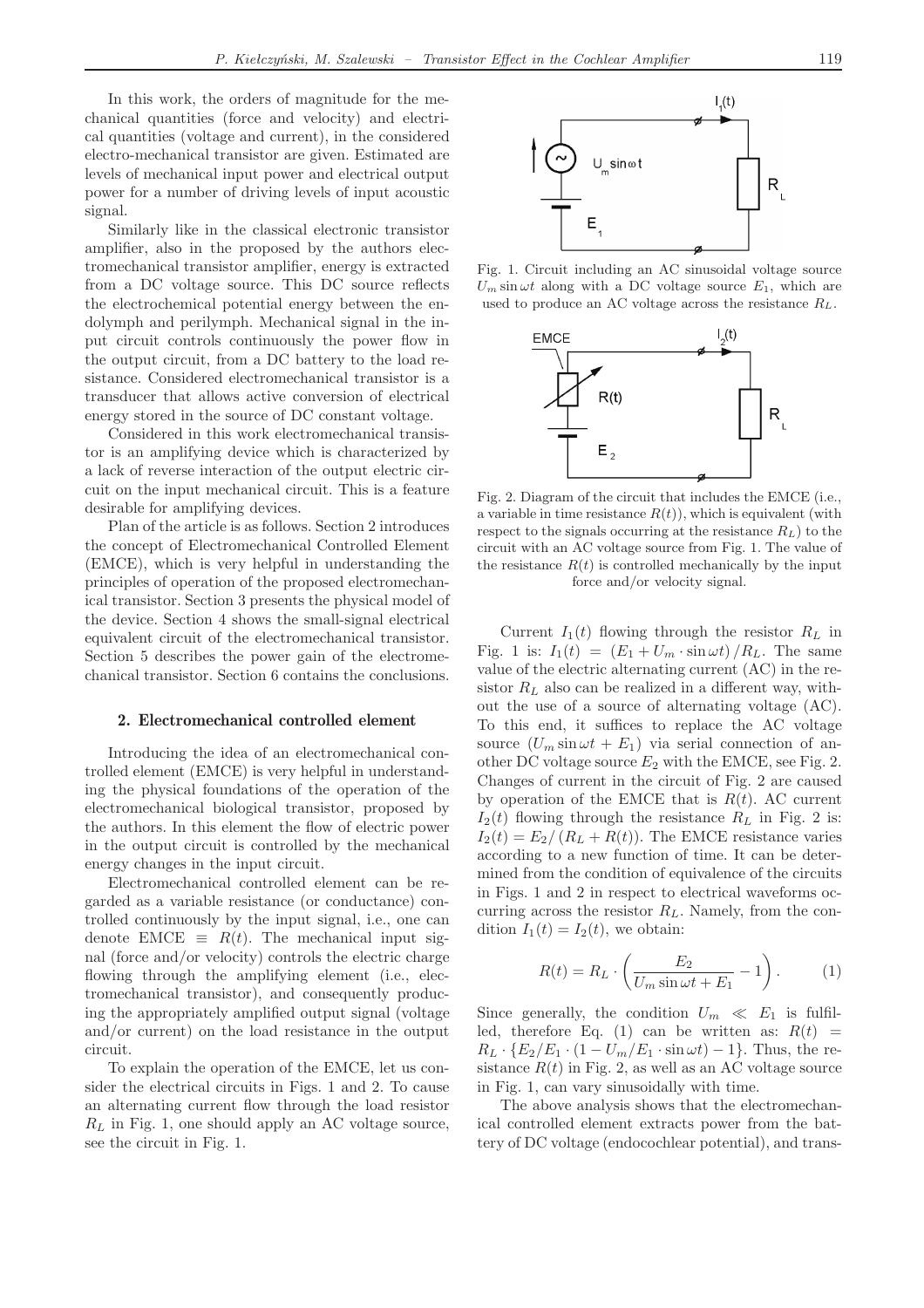forms it into an alternating current (AC) power, which may be then dissipated as useful output power on the load resistance  $R_L$ . Electromechanical controlled element has a separate input mechanical circuit and separate output electric circuit. Electromechanical controlled element plays a dual role: first, produces the source of an AC electric voltage (from a DC voltage battery), second it can be used to amplify the mechanical input power. The ability of the EMCE to amplify the power of the input mechanical signal results from the fact that, in general, the input mechanical power necessary to control the value of the resistance  $R(t)$  is lower than the output electric power dissipated on the load resistance  $R_L$ .

#### 3. Description of the device

Consider the structure of a single OHC, see Fig. 3a. Presented electromechanical active device constitutes only the initial part of the OHC and the entire amplifying tract of the cochlear amplifier, that begins with BM deflection and terminates in IHC, where the amplified mechanical signal is transformed into an electrical signal, which stimulates the afferent nerves.

Electromechanical amplifying device considered in this work, is a mechanoelectrical transducer that can convert mechanical input signals into electrical output signals. The proposed amplifying device is an electromechanical active element that enables active conversion of the electrical energy stored in the battery of DC voltage (endocochlear potential). The structure of the proposed amplifying device is illustrated in Fig. 3a. The physical circuit model of the considered device is presented in Fig. 3b.



Fig. 3. a) Structure of an electromechanical biological transistor, being part of a single OHC. Arrows indicate the flow of  $K^+$  electric current in the electromechanical amplifier,  $R(t)$  is a time-varying channel resistance, that represents the EMCE, and  $R_L$  is a load resistor. BM is basilar membrane, TM is tectorial membrane, and SV denotes Stria Vascularis, b) electrical equivalent circuit of an OHC's electromechanical transistor model, electromotive force  $E_2 = 85$  mV represents the endocochlear potential.

Figure 3a presents a schematic sectional view of the single OHC, that can play a role of an electromechanical amplifier. To illustrate the principle of operation of the new amplifying device, channels at the upper (apical) part and in the lower (basolateral) part of the OHC are shown in Figure 3a greatly enlarged. Operation of the channels in the apical part is modeled by one resultant channel. We proceed similarly in the case of channels in the basolateral part of the OHC. Their operation is also modeled by one resultant (effective) channel. The flow of potassium ions is mainly responsible for electrical phenomena occurring in the OHC. The ionic  $K^+$  current flowing in the structure of an OHC (from the top-left to the right-down), is displayed. The top (apical) channels play a role of a controlled (time-varying) resistance. The bottom (basolateral) channels are modeled as a load resistance, see Fig. 3a. Figure 3b shows a physical circuit model of a presented in Fig. 3a electromechanical amplifying device. In this circuit model we can observe a source of potential energy (a DC battery), an active control element that is represented by a controlled (time-varying) resistance  $R(t)$ , and a load resistance  $R<sub>L</sub>$  The physical basis of the operation of a considered electromechanical transistor is the phenomenon of forward mechanoelectrical transduction taking place in the OHC's stereocilia.

The input circuit of a new electromechanical transistor is a mechanical circuit consisting of stereocilia. Input control signal is the velocity and/or the force applied to stereocilia. The output circuit is an electrical circuit, see Fig.3b. Electrical output controlled signal is the current and/or the voltage across the resistance  $R_L$ . The electric circuit in Fig. 3a,b closes through the structures lying outside the OHC (stria vascularis).

#### *3.1. Controlled time-variable resistance*

The mechanism for opening and closing of mechanically gated ion channels at the apical part of the OHC can be compared to operation of continuously controlled hydraulic valves. Each of these ion channels can therefore be represented by a variable in time resistance.

Mechanically gated ion channels situated at the top part of the OHC are mechanoelectrical transduction (MET) channels, which carries out transformation of the mechanical signal into an electrical signal. The degree of opening of these channels is controlled by changing the mechanical input control signal that is the mechanical displacement, velocity and/or force acting on the stereocilia. According to the level of the input signal (velocity and/or force) the cross-section of the channels varies and modulation of a resistance (conductance) of these channels occurs, for the potassium ion current  $K^+$ , which flows through these chan-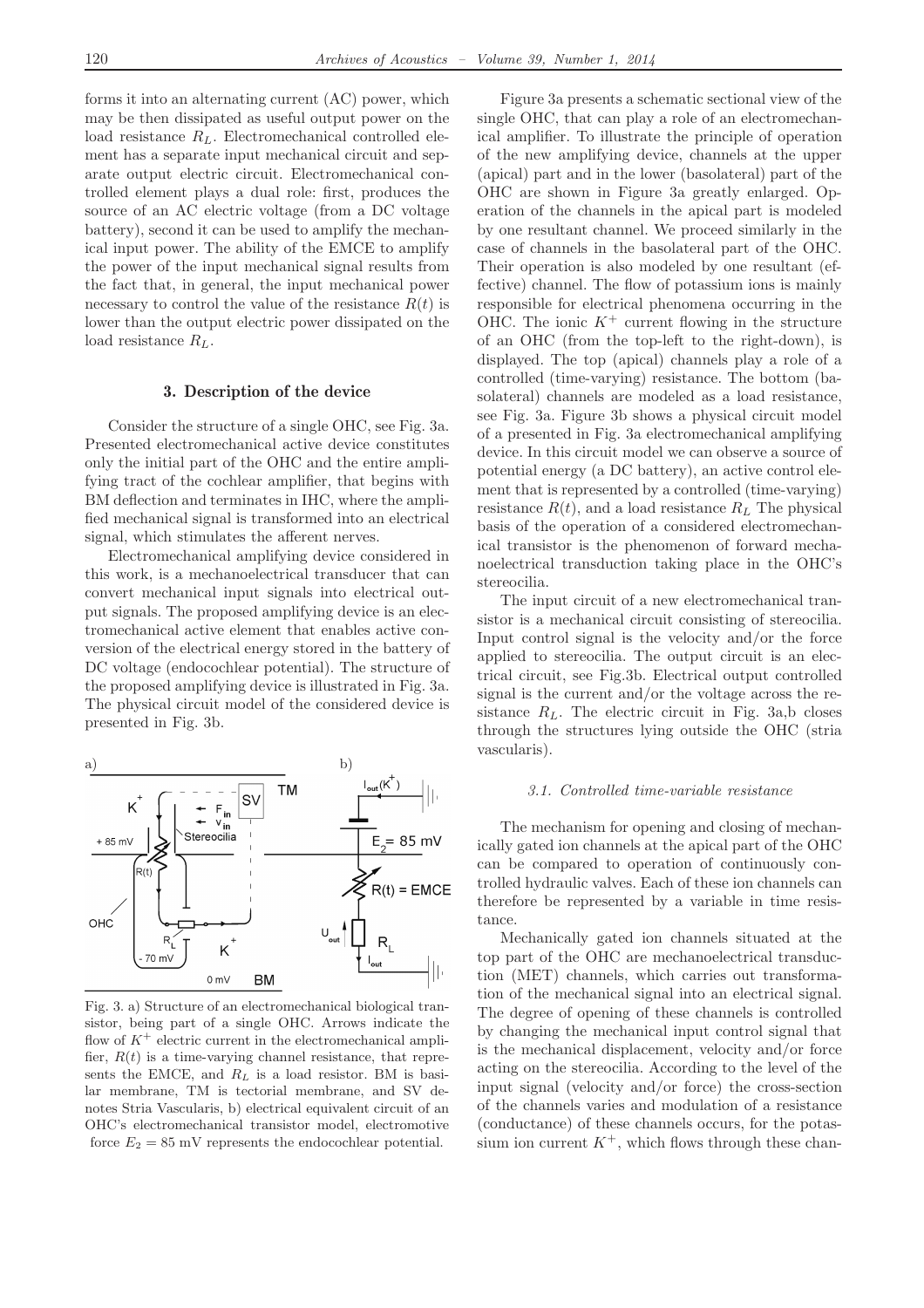nels. Therefore, sinusoidal motion of stereocilia produces corresponding sinusoidal variation in the resistance of these ionic channels. The overall effect of all of these channels can be modeled in terms of circuit theory by one effective channel with variable in time resistance (conductance)  $R(t)$ , that is controlled by a mechanical input signal (velocity and/or force).

Here, we can see a direct analogy of this effective MET channel to the channel in the semiconductor FET transistor, where the channel resistance is modulated by changing the cross-section of the channel and its conductivity, caused by the operation of the electrical input signal (gate voltage). In the proposed electromechanical transistor similarly as in the field effect transistor (FET), in the current conduction process involved are carriers of only one type (sign). For this reason, the electromechanical transistor as well as the classical electronic FET, are unipolar transistors.

Ion channels located at the basolateral part of the OHC are controlled electrically (i.e., by changing the transmembrane voltage). In our model, the overall operation of these channels is modeled by an individual resistance of a constant value, which is identified with the load resistance  $R_L$ . At this resistance useful output power is dissipated, that is the output power in the proposed by the authors the active amplifying device. The flow of ionic current  $K^+$  is driven by the electromotive force (DC voltage source)  $E_2$ . This electromotive force is the source of energy for amplifying processes occurring in Cochlea. The electrical circuit of  $K^+$  ion current flowing through the structure of the OHC, closes on the outside of the OHC. The ion current  $(K^+)$  is flowing outside the OHC body through the adjacent to the OHC structures of Cochlea, back and forth to the Stria Vascularis (MISTRIK *et al.*, 2008). The ion current  $(K^+)$  circuit constitutes a closed electric circuit.

This electric current produces in the circuit (across the resistance  $R_L$ ) an AC electric potential, that time course follows the mechanical movement of the BM and stereocilia. Maximum receptor current in a single OHC (i.e.,  $I_2$  in Fig. 3b) depends on the level of the input driving acoustic signal. For example, for a driving level of an input acoustic signal equal to 30 dB SLP, maximum receptor current equals about 1.5 nA (Ramamoorthy, Deo, 2007). Hence, the resistance  $R_L$  can be estimated in this case to be of the order of:  $R_L = 85 \text{ mV} / 1.5 \text{ nA} = 56.67 \text{ M}.$  (i.e.,  $G_L = 1/R_L = 17.64$  nS).

Taking into account the results of Sec. 2 (see, Figs. 1 and 2) and those described above in Sec. 3 (see, Fig. 3ab), we can see a direct correspondence between the amplifying device of Fig. 3b, and electromechanical controlled element of Fig. 2. Therefore, proposed by the authors the new electromechanical amplifying device of Fig. 3a,b (based on the use of a single OHC) acts as an electromechanical transistor amplifier.

Electromechanical amplifying system of Fig. 3a,b satisfies three necessary conditions of power gain, namely:

- 1. There is a source of potential energy (voltage source  $E_2$ );
- 2. There is a device (electromechanical controlled element) to control the flow of energy from the voltage source  $E_2$  to the load resistance  $R_L$ , i.e., EMCE =  $R(t)$ . The value of the resistance  $R(t)$  is controlled by the input mechanical signal (velocity and/or force);
- 3. There is a mechanical control input circuit and an electric controlled output circuit.

Thus, this electromechanical controlled element  $EMCE = R(t)$  can represent an electromechanical transistor. This transistor is an analog of an electronic unipolar Field Effect Transistor (FET).

#### 4. Electrical equivalent circuit

## *4.1. Small-signal electric equivalent circuit. Matrix [h]*

Small signal equivalent circuit of the electromechanical transistor for small values of both: output AC electric signals (voltage and current), and input mechanical signals (velocity and force on stereocilla) is given in Fig. 4.



Fig. 4. Linearized small signal equivalent circuit illustrating the operation of an electromechanical transistor. Forward mechanoelectrical transduction equivalent circuit.

The output circuit has the properties of the controlled current source. Output current  $I_2$  is generated by the controlled current source  $h_{21}v_1$ , which depends linearly on the input velocity.

Small signal equivalent circuit for electromechanical unipolar transistor (Fig. 4) can be presented in the matrix form by using the concept of a hybrid matrix [h]. The output electrical circuit of the device does not load the mechanical input circuit. Therefore, we can assume that  $h_{12} = 0$  (no reverse interaction), which means that the considered two-port network in Fig. 4 is unilateral. The hybrid matrix  $[h]$  of the electromechanical transistor is as follows:

$$
\begin{bmatrix} F_1 \\ I_2 \end{bmatrix} = \begin{bmatrix} h_{11} & h_{12} \\ h_{21} & h_{22} \end{bmatrix} \cdot \begin{bmatrix} v_1 \\ U_2 \end{bmatrix} = \begin{bmatrix} Z_{\text{in}} & 0 \\ g_{\text{em}} & g_{22} \end{bmatrix} \cdot \begin{bmatrix} v_1 \\ U_2 \end{bmatrix}.
$$
 (2)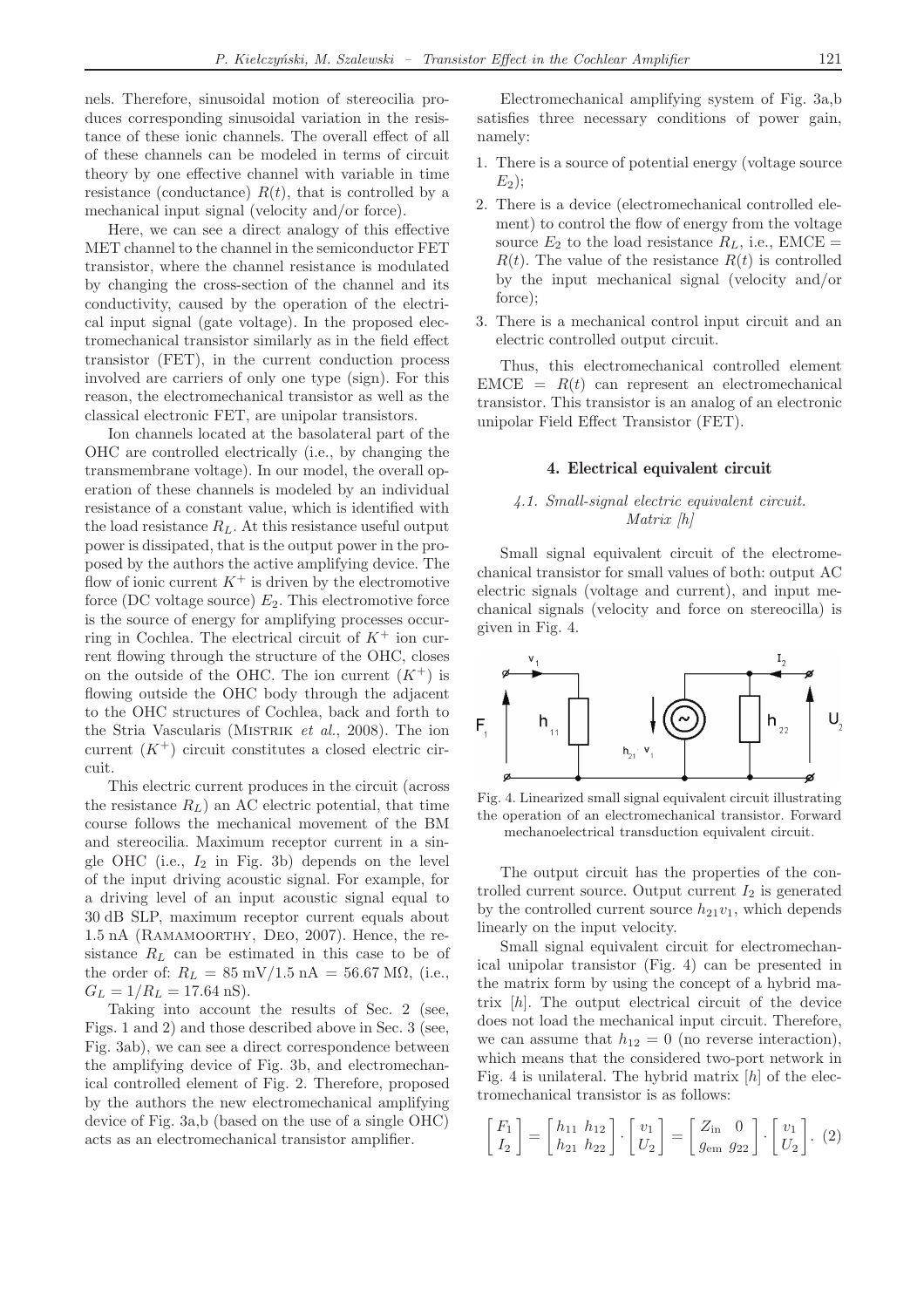Elements of the matrix [h] have the following physical interpretation:  $h_{11} = Z_{\text{in}}$  is a mechanical input impedance,  $h_{22} = g_{22}$  is an electrical output conductance,  $h_{21} = g_{\rm em}$  is an electromechanical transconductance (transduction coefficient).

Equations (2) form constitutive equations of the considered active element treated as an electromechanical transducer.

Parameter that describes the amplifying properties (e.g., power gain) of the electromechanical transistor is an electromechanical transconductance (transduction coefficient), that relates the changes in electrical output current  $(I_{\text{out}})$  with the changes in the mechanical input signal (force and/or velocity). We choose the definition of this electromechanical transconductance in the following form:

$$
g_{\rm em} = \frac{\partial I_{\rm out}}{\partial v_{\rm in}}.\tag{3}
$$

As shown in Eq. (2), the AC component of the output current  $I_2$  is proportional to the input velocity  $v_1$ , i.e.,  $I_2 \approx h_{21}v_1$ . The value of the output current  $I_2$  is of the order of several hundreds of pA  $(10^{-12}$  A).

Typical numerical values, that can be assigned to the matrix elements  $[h]$  for the electromechanical transistor are as follows:

$$
[h] = \begin{bmatrix} 10^{-6} \frac{\text{N}}{\text{m/s}} & 0 \\ 10^{-6} \frac{\text{A}}{\text{m/s}} & 10^{-8} \text{S} \end{bmatrix} . \tag{4}
$$

In the considered amplifying device shown in Fig. 4, the electrical output power is not extracted from the input driving circuit, hence a reverse interaction of the electrical output circuit on the mechanical input circuit does not occur. This is an advantage of the proposed electromechanical transistor, which is hereby an unilateral amplifying device.

Given above numerical values can be used to assess the amplifying ability of two-port network from Fig. 4. Namely, it can be shown that the maximum power gain (under the matching conditions in the input and output circuits) is equal to:

$$
k_{ps \max} = \frac{h_{21}^2}{h_{11} \cdot h_{22}}.\tag{5}
$$

Substituting the data from Eq.  $(4)$  to Eq.  $(5)$  we obtain  $k_{ps \text{max}} = 100$ . The above example shows that the electromechanical two-port network from Fig. 4 has the ability to amplify the active power of the input signal.

# 5. Power amplification in an electromechanical biological transistor

Mechanical movement of stereocilia in the input circuit controls the flow of alternating electrical current in the output circuit. Hence, stereocilia act as an electromechanical controlled (adjustable) valve.

From biological investigations results that mechanical power delivered to stereocilia of a single OHC and corresponding to low levels of the input driving signal < 40 dB SPL (Sound Pressure Level), is small (of the order of  $10^{-14}$  W) (RAMAMOORTHY, NUTTAL, 2012). On the other hand, this low level of the input power may correspond to a relatively high power level of the output electrical signal, e.g., of the order of  $10^{-12}$  W.

Mechanical (acoustic) active power of input signal is given by:

$$
P_{\rm in} = \frac{1}{2} F_{\rm in} \cdot v_{\rm in},\tag{6}
$$

where  $F_{\text{in}}$  represents the force amplitude of the mechanical input signal, and  $v_{\text{in}}$  is the velocity amplitude of the mechanical input signal.

An effective active power of output electrical signal is determined by the relationship:

$$
P_{\text{out}} = \frac{1}{2} U_{\text{out}} \cdot i_{\text{out}},\tag{7}
$$

where  $U_{\text{out}}$  is the voltage amplitude of the output electrical signal, and  $i_{\text{out}}$  is the current amplitude of the output electrical signal.

Thus, the power gain can be written as:

$$
k_p = \frac{P_{\text{out}}}{P_{\text{in}}} = \frac{U_{\text{out}} \cdot i_{\text{out}}}{F_{\text{in}} \cdot v_{\text{in}}}.
$$
 (8)

Applying physiologically relevant experimental data we can determine the ranges of variation, in which the levels of the input mechanical signals, (force and velocity) and the electrical output signals (voltage and current) are contained, for specified levels of given driving input acoustic signals. Namely, for a moderate driving levels of the input signal, equal to e.g., 60 dB and for a frequency  $f = 1$  kHz, we can write:

$$
P_{\rm in} = \frac{1}{2} 100 \, \text{pN} \cdot 10^{-4} \, \text{m/s} = 0.5 \cdot 10^{-14} \, \text{W}, \ (9)
$$

$$
P_{\text{out}} = \frac{1}{2} 4 \text{ mV} \cdot 250 \text{ pA} = 0.5 \cdot 10^{-12} \text{ W.}
$$
 (10)

Substituting Eqs.  $(9)$  and  $(10)$  into Eq.  $(8)$  we get  $k_p = 100$ . Thus, the achieved power gain is 100. The values used in Eqs. (9) and (10) are biologically justified. They are in accordance with the experimental (literature) physiological data presented in (Ramamoorthy, Nuttal, 2012; Fettiplace, 2006; NIN *et al.*, 2012; CHAN *et al.*, 2007). Results for power gain and the levels of input mechanical signals, and output electrical signals for several different driving levels of input acoustic signal are given in Table 1.

As can be seen from Table 1, for small driving levels of input signal, power gain is the highest and decreases gradually with increasing of driving level. For large values of driving levels, the power gain is low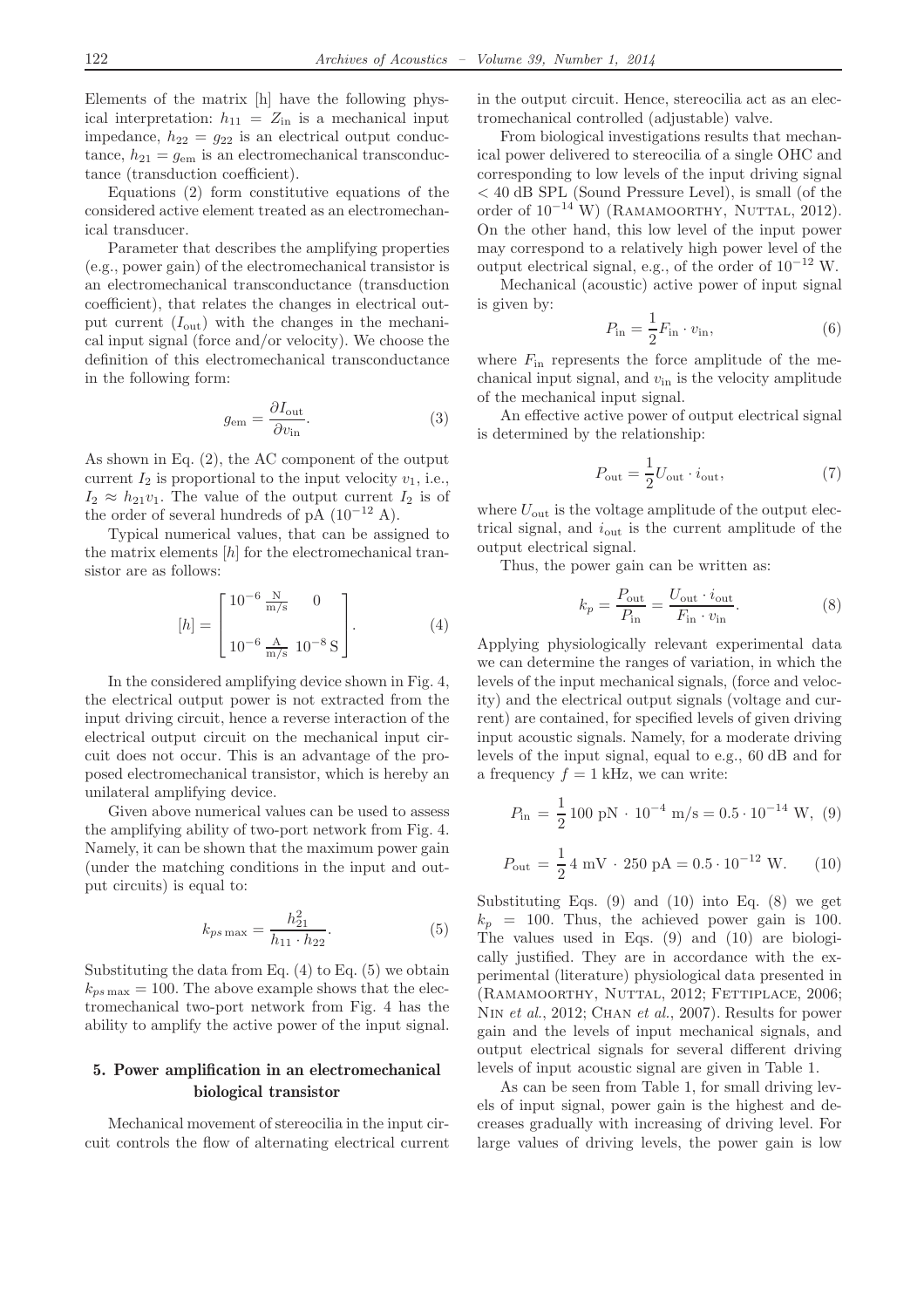| Driving<br>level<br>[dB] | Force<br>$F_{\rm in}$<br>[pN] | Velocity<br>$v_{\rm in}$<br>$\times 10^{-4}$<br>[m/s] | Voltage<br>$U_{\rm out}$<br>[mV] | Current<br>$i_{\text{out}}$<br>[pA] | Power<br>gain<br>$k_p$ |
|--------------------------|-------------------------------|-------------------------------------------------------|----------------------------------|-------------------------------------|------------------------|
| 30                       | 30                            | 0.1                                                   |                                  | 150                                 | 500                    |
| 60                       | 100                           |                                                       |                                  | 300                                 | 120                    |
| 80                       | 250                           |                                                       | 5                                | 400                                 | 20                     |

Table 1. Exemplary values of power gain, input force, input velocity, output voltage and output electric current for several driving levels of input acoustical signal.

(about a dozen). This is consistent with the dependence of gain on the driving level, which is observed in actual Cochlea (compression).

The performed analysis shows that the considered in this work the electromechanical active device (i.e., electromechanical transistor) can be used to amplify the power of an AC input signal. This is the key property of active amplifying devices.

#### 6. Conclusions

In this paper, the authors presented a new type of amplifying device i.e., an electromechanical biological transistor. This device is located in the OHC and constitutes a part of the whole Cochlear amplifier. The main feature of this new electromechanical transistor is its ability to amplify power of input mechanical signals. To the authors knowledge, the considered electromechanical amplifying device (electromechanical transistor) is a novelty.

In this new active device, the mechanical input stimulus causes controlled release of electric potential energy stored in the battery of direct voltage (DC) (endochochlear potential), and consequently, the flow of this energy in the output circuit to the load resistance, where it performs useful work.

The authors developed the physical model of a new electromechanical active device along with its smallsignal electrical equivalent circuit, and the constitutive equations of the device. The principle of operation of the new active amplifying device is based on the forward mechanoelectrical transduction phenomenon, that occurs at the top (apical) part of the OHC.

The operation of this new electromechanical amplifying device is analogous to the operation of the classical unipolar field effect transistor (FET). In the case of the electromechanical transistor, the applied input signal is a mechanical (acoustic) signal. Whereas, the output signal is an electrical signal. Mechanical input control signal continuously modulates the overall channel resistance  $R(t)$  of the top (apical) part of an OHC, producing in this way an amplified electrical signal (e.g., the voltage across the load resistance) in the output circuit located in the basolateral part of the

OHC membrane. Hence, the electromechanical transistor is essentially a time-varying resistance  $R(t)$ , the value of which is controlled by the input mechanical signal (force and/or velocity).

The developed model of an electromechanical transistor can be helpful in explanation of the phenomenon of power amplification in the Cochlear amplifier, and can also be applied to clarify the "cochlear microphonics" effect that is produced by the OHCs in the Cochlea.

Generated by the electromechanical transistor (AC) voltage source is employed as a driving pumping signal in an OHC's cochlear parametric amplifier presented in the paper (KIEŁCZYŃSKI, 2013).

This paper presents the small-signal equivalent circuit of the electromechanical biological transistor for alternating signals. Electromechanical transistor under consideration is characterized by the absence of reverse interaction of output electrical circuit on the input mechanical circuit, what is an advantage.

It has been shown that the proposed new device i.e., an electromechanical transistor has the ability to amplify the power of alternating input signals (AC). Power gain levels typical for this new amplifying device have been estimated. It was determined the range within which the levels of input signals (force and velocity) and output signals (voltage and current) are contained. These data are consistent with physiological data. Exemplary numerical values of current, voltage, force and velocity (for the assumed input power levels below 1 picowatt  $(< 10^{-12} \text{ W})$ , were specified.

The transfer of electronic concepts into biology can contribute to a more complete description of complex biological systems (MEAD, 1989; SHAKESPEAR, 2010; PIERCE, DAVID, 1958; GALBRAITH, 2008; WEITZEL *et al.*, 2003; RATTAY *et al.*, 1988; RAMAMOORTHY, DEO, 2007; RAMAMOORTHY, NUTTAL, 2012; CHAN *et al.*, 2007; Mandal, Shakespear, 2011; Eisenberg, 2012; Letaw, Bardeen, 1954). The developed in the work the new electromechanical amplifying device (i.e., electromechanical transistor) can result in the development of new applications of electronic methods in the interdisciplinary field of bioelectronics.

#### References

- 1. Ashmore J., Avan P., Brownell W.E., Dallos P., Dierkes K., Fettiplace R., Grosh K., Hackney C.M., Hudspeth A.J., Julicher F., Lindner B., Meaud J., Petit C., Santos Sacchi J.R., Canlon C. (2010), *The remarkable cochlear amplifier*, Hearing Research, **266**, 1–17.
- 2. Chan V., Liu S.C., van Schalk A. (2007), *AER EAR: A matched silicon cochlea pair event representation interface*, IEEE Trans on Circuits and Systems I, **54**, 1, 48–59.